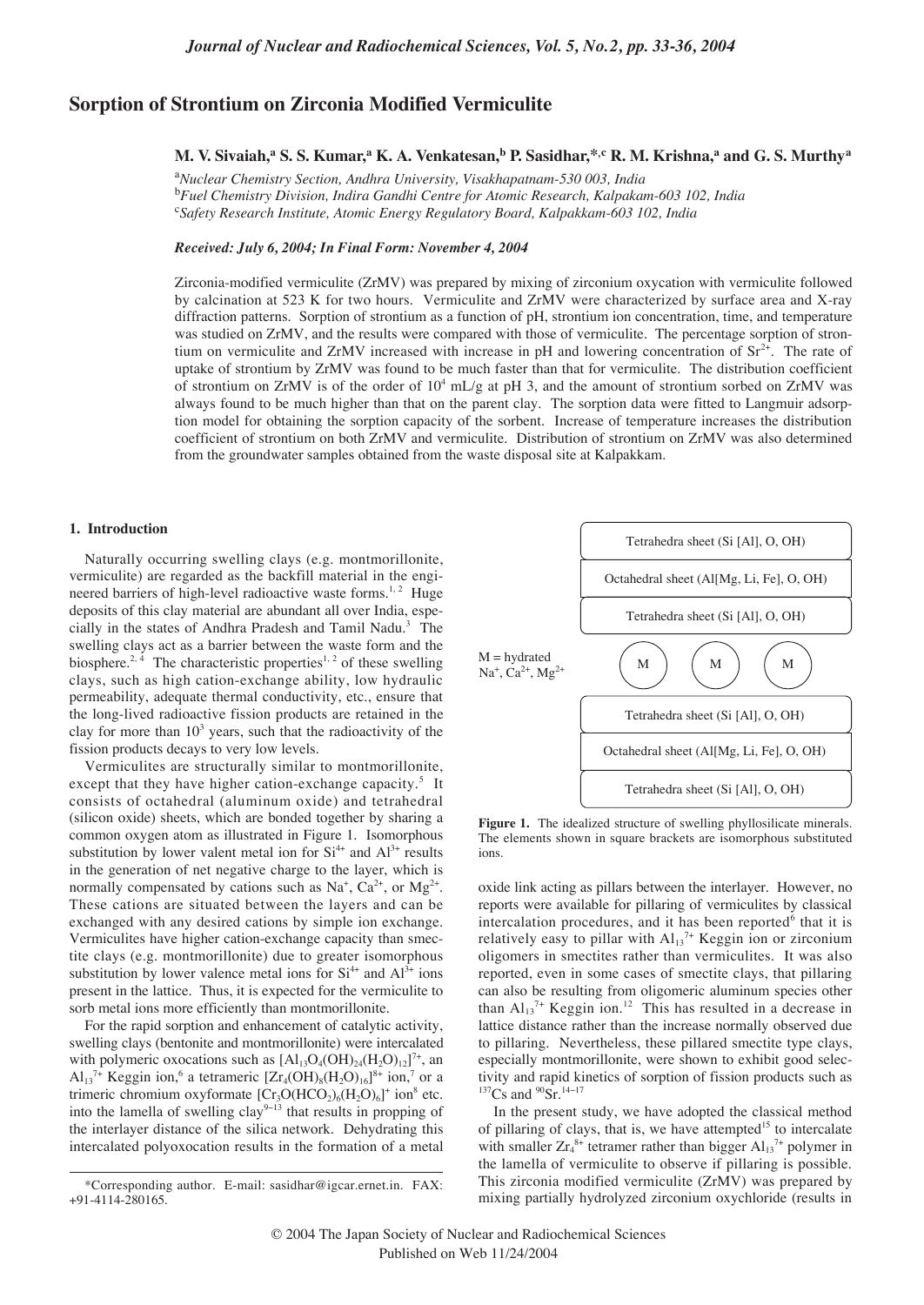tetrameric  $[Zr_4(OH)_8(H_2O)_{16}]^{8+}$  ion) with vermiculite followed by calcination. Sorption behavior of strontium on ZrMV and the parent clay, vermiculite, was reported in this paper. Sorption of strontium on ZrMV and vermiculite was studied as a function of pH, time, temperature, and the concentration of strontium. The suitability of ZrMV as a potential backfill material was also ascertained by obtaining the basic distribution data for the sorption of 85+89Sr on ZrMV from the groundwater samples procured from the radioactive waste-disposal site at Kalpakkam.

#### **2. Experimental**

**Materials.** All the reagents used were of Analytical AR grade. Vermiculite (CEC 0.9 meq/g) was procured from M/s Sigma Enterprises, Chennai, India and it is composed of  $SiO<sub>2</sub>$ 53.3%, Al<sub>2</sub>O<sub>3</sub> 9.2%, TiO<sub>2</sub> 2.5%, FeO 3.0%, Fe<sub>2</sub>O<sub>3</sub> 5.3%, MnO 0.14%, Na<sub>2</sub>O 1.16%, K<sub>2</sub>O 1.53%, CaO 0.07%, MgO 2.6%, and rest  $H_2O$ . The vermiculite was ground and sieved to particles of diameter  $400 - 500 \mu m$ . This fraction was used for intercalation and subsequent sorption studies. Radioactive isotope 85+89Sr was obtained from the Board of Radiation and Isotope Technology (BRIT), Mumbai, India.

**Preparation of zirconia modified vermiculite (ZrMV).**  $ZrMV$  was prepared by an analogous method<sup>15</sup> used for pillaring of zirconium oxide in montmorillonite. Initially, vermiculite was converted to the sodium form by stirring 50 g of vermiculite in 500 mL of 1 M NaCl for 12 hours. This procedure was repeated twice. One litre of 0.1 M zirconium oxychloride was adjusted to pH 4 and added to 37 g of Na-vermiculite. The mixture was stirred for 24 hours at 303 K. The product obtained was filtered and washed with distilled water until the filtrate was free from chloride ion. The modified vermiculite was dried at 373 K for 24 hours and further calcined at 523 K for two hours to obtain ZrMV. This final product and the parent vermiculite were used for the subsequent sorption studies.

**Characterization.** X-ray diffraction pattern of vermiculite and ZrMV were obtained using a Philips 1011 X-ray diffractometer with Cu Kα radiation. Surface area of the vermiculite and ZrMV was determined by the BET method using a Micromerities Pulse Chemisorb 2700 System.

## **Sorption of strontium on vermiculite and ZrMV.**

*Effect of pH*. Sorption of strontium as a function of equilibrium pH was studied by equilibrating 10 mL of solution containing  $85+89$ Sr tracer with 0.05 g of the sorbent at 301 K. The pH of the solution was adjusted, using dilute nitric acid, to the pH range  $1 - 6$ . After six hours of equilibration, the solution was centrifuged and the radioactivity of the supernatant was measured using a well-type NaI(Tl) scintillation counter. The distribution coefficient  $(K_d)$  and percentage sorption of strontium (%Sorb) on the sorbent were calculated using the following eq

$$
K_{\rm d}(\mathrm{m}L/\mathrm{g}) = \frac{A_{\rm i}-A_{\rm f}}{A_{\rm f}}\left(\frac{V}{m}\right) \text{ or } \% \text{Sorb} = \left(\frac{A_{\rm i}-A_{\rm f}}{A_{\rm f}}\right) \times 100, \tag{1}
$$

where  $A_i$  and  $A_f$  are the initial and final activity of the solution phase, respectively. *V* and *m* are the volume of the solution (mL) and the mass of the sorbent (g), respectively, taken for equilibration.

*Kinetics of sorption*. Sorption of strontium as a function of time was studied at 301 K by equilibrating 0.05 g of the sorbent with 10 mL of the solution containing 0.001 M nitric acid and  $1.14 \times 10^{-4}$  M Sr<sup>2+</sup> ions added in the form of strontium nitrate spiked with  $85+89$ Sr. The equilibration was stopped at various intervals of time and the percentage of strontium sorbed by the sorbent was calculated from the radioactivity measurements. A similar experiment was also performed with the initial strontium concentration of  $1.14 \times 10^{-3}$  M.

*Effect of Sr2+ ion concentration*. Effect of strontium ion concentration on the sorption of strontium was studied by equi-

*Effect of Na<sup>+</sup> and Ca2+ ion concentration*. The effect of sodium and calcium ion on  $K_d$  of strontium was studied at 301 K by equilibrating  $0.05$  g of the sorbent with 10 mL of the solution containing 0.001 M nitric acid,  $1.14 \times 10^{-4}$  M Sr<sup>2+</sup> spiked with <sup>85+89</sup>Sr tracer, and varied concentration of additives for six hours. The concentration of additives (Na<sup>+</sup> and  $Ca^{2+}$ ) was varied from 0.001 M to 0.1 M and they were added as nitrate salts.

*Effect of temperature*. The influence of temperature on the distribution coefficient was studied by equilibrating 0.05 g of the sorbent with 10 mL of the solution containing 0.001 M nitric acid and  $1.14 \times 10^{-3}$  M strontium ion spiked with <sup>85+89</sup>Sr tracer at 301 K. The value of  $K_d$  was calculated using eq 1 and similar experiments were also performed at 307 and 313 K.

*Sorption of strontium from groundwater* (*Kalpakkam*). Groundwater samples were obtained from three different locations of shallow land radioactive waste-disposal sites at Kalpakkam. The water sample was spiked with <sup>85+89</sup>Sr tracer, and 10 mL of the solution was equilibrated with 0.05 g of vermiculite and ZrMV for 24 hours.  $K_d$  was calculated from the radioactivity measurements.

#### **3. Results and Discussion**

X-ray diffraction patterns of vermiculite (as obtained and sodium form) and zirconia modified vermiculite (ZrMV) are shown in Figure 2. Vermiculite exhibited several reflections in the 2 $\theta$  range  $7.3^{\circ} - 5.9^{\circ}$  indicative of the presence of various hydrated monovalent and divalent cations in the interlayer. Conversion of vermiculite into the sodium form shifts the  $d_{(001)}$ peak of vermiculite from 14 Å (2 $\theta$  = 6.3) to 12.6 Å (2 $\theta$  =7.0) as shown in Figure 2. Further this peak position gets shifted to 14.5 Å (2 $\theta$  = 6.0) after zirconia modification. The shift of  $d_{(001)}$ spacing from 12.6 Å to 14.5 Å is the indication that vermiculite was swollen by the presence of zirconium oxide in the interlayer. However, pillaring in smectite clays e.g. montmorillonite or bentonite, normally results in propping of interlayer distance from 4 to 14 Å depending upon the method of preparation. Even though, vermiculites belong to swelling clays, structurally similar to smectites, however, did not prop apart to the anticipated expansion by the current procedure adopted for pillaring which can be attributed to the higher basal charge of vermiculites than smectites.<sup>6</sup> It was estimated by ICP-MS that nearly 3.8 mg of zirconium is present per gram of ZrMV. Further, very marginal increase of surface area from  $11 \text{ m}^2/\text{g}$  for vermi-



**Figure 2.** XRD pattern of ZrMV and vermiculite.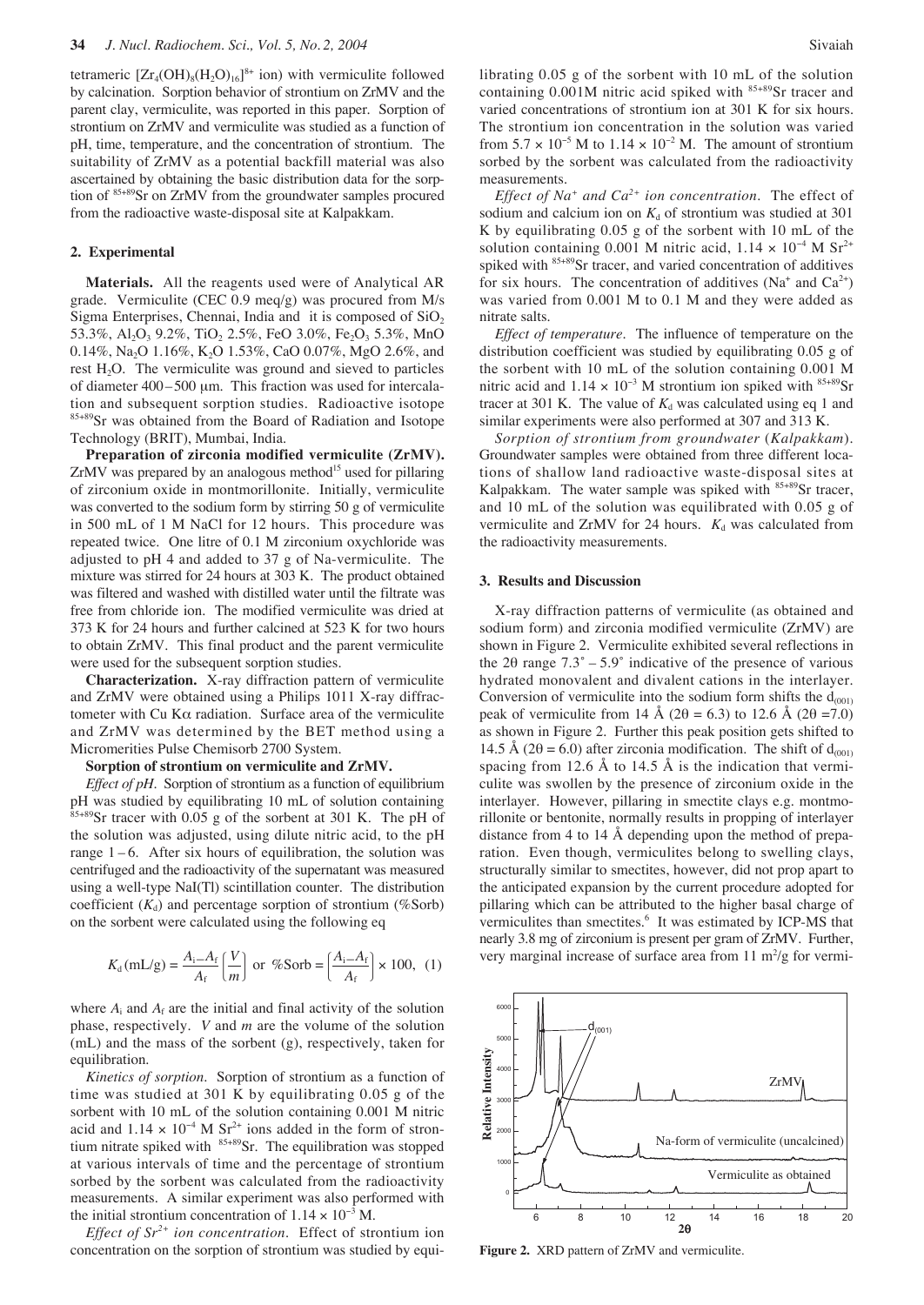culite to 49  $\mathrm{m}^2/\mathrm{g}$  for ZrMV was observed indicating that it was difficult to intercalate or provide pillars in vermiculites than in smectites by classical procedures. However, the presence of minimal amount of zirconia in the interlayer have created more room for the diffusion of strontium ion in ZrMV that seems to be adequate for the rapid sorption of strontium as it can be seen from the following results.

Figure 3 shows the amount of strontium sorbed as a function of time. It can be seen that there is a rapid sorption of strontium in the initial stages of equilibration followed by saturation. In all the cases, equilibrium was established within 5 hours and the rate of sorption of strontium on ZrMV was always higher than that on the parent vermiculite. This could be due to the partial propping of vermiculite by zirconia that facilitates the diffusion of strontium at a much faster rate compared to vermiculite. In vermiculites, the negatively charged lamella are attracted towards each other by the presence of positively charged cations in the interlayer. Diffusion of  $Sr<sup>2+</sup>$  ion towards the sorption site is hindered in this case, and it occurs by pushing the lamella apart while moving towards the sorption site. However, the presence of zirconia in the interlayer, propped the interlayer apart and created more room for the diffusion of  $Sr^{2+}$ . Sorption of strontium that emanates from zirconia can be ruled out by the  $fact$ <sup>18, 19</sup> that zirconium oxide sorbs  $Sr^{2+}$  only above pH 9. Thus, the enhancement in the rate of sorption can only be attributed to the increase in the diffusion of metal ions such that it reaches the interior sorption sites in a short time.

The percentage of strontium sorbed by the sorbent as a function of  $pH_{eq}$  is presented in Table 1. Sorption of strontium increased with increase in pH in both the sorbents, and the sorption was always found to be higher in the case of ZrMV. More than 99% of strontium was sorbed by ZrMV when the equilibrium pH was 3, but only 70% was sorbed by vermiculite at this pH.  $K_d$  values of strontium ion in the presence of sodium and calcium ion are shown in Table 2. The distribution coefficient of strontium decreased with increase in the concentration of additive (Na<sup>+</sup> or  $Ca^{2+}$ ), and sorption was negligible when the concentration of the additive exceeded 0.1 M in all the cases.

The classical Langmuir equation relating the strontium ion concentration in sorbent and in solution is given by

$$
\frac{C_{\rm f}}{C_{\rm s}} = \frac{1}{Kb} + \frac{C_{\rm f}}{b},\tag{2}
$$

where  $C_f$  is the equilibrium concentration of  $Sr^{2+}$  (mg/L),  $C_s$  is the amount of strontium sorbed on the sorbent  $(mg/g)$ ,  $K$  is the Langmuir adsorption constant  $(L/mg)$ , and *b*  $(mg/g)$  is the maximum amount of strontium that can be sorbed. The magnitudes of *K* and *b* are obtained from the slope and intercept of the plot shown in Figure 4, as given in the same figure. The



**Figure 3.** Variation of percentage sorption of strontium from 0.001 M nitric acid as a function of time.

**TABLE 1: Variation of Percentage Sorption of Strontium Tracer on Vermiculite and ZrMV as a Function of pH**

| Percentage sorption, % |      |
|------------------------|------|
| Vermiculite            | ZrMV |
| 0.00                   | 3.4  |
| 20.2                   | 37.3 |
| 70.6                   | 99.2 |
| 87.5                   | 99.3 |
| 87.5                   | 99.7 |
| 88.0                   | 99.8 |
| 89.1                   | 99.9 |
|                        |      |

 $V/m = 200$  mL/g,  $T = 301$  K, equilibrium time = 6 h,  $[Sr^{2+}]$  = trace.

**TABLE 2: Variation of Distribution Coefficient**  $(K<sub>a</sub>)$  **of Strontium in the Presence of Sodium and Calcium Ion**

|            | $K_d$ of strontium, mL/g, in the presence of |       |                             |      |
|------------|----------------------------------------------|-------|-----------------------------|------|
| $[M^{n+}]$ | $Na+$ ion                                    |       | $Ca^{2+}$ ion               |      |
|            | Vermiculite                                  | ZrMV  | Vermiculite                 | ZrMV |
| 0.1        | 42.                                          | 55    | $\mathcal{D}_{\mathcal{L}}$ | 8    |
| 0.05       | 120                                          | 225   | 51                          | 64   |
| 0.01       | 411                                          | 2896  | 114                         | 220  |
| 0.001      | 566                                          | 22178 | 301                         | 1242 |

 $[Sr^{2+}] = 1.14 \times 10^{-4}$  M,  $V/m = 200$  mL/g,  $[HNO_3] = 0.001$  M, equilibrium time =  $6 h, T = 301 K$ .

**TABLE 3: Variation of Distribution Coefficient of Strontium from 0.001 M Nitric Acid on Vermiculite and ZrMV**

|                | $K_d$ of strontium, mL/g |      |  |
|----------------|--------------------------|------|--|
| Temperature, K | Vermiculite              | ZrMV |  |
| 298            | 230                      | 1975 |  |
| 307            | 243                      | 2440 |  |
| 313            | 250                      | 2574 |  |

 $[Sr^{2+}] = 1.14 \times 10^{-3}$  M,  $V/m = 200$  mL/g, equilibrium time = 6 h.

sorption capacity of strontium on vermiculite and ZrMV was found to be 32.5 and 31.5 mg/g, respectively. It is interesting to note that, though the sorption capacities are almost the same, the rate of sorption of strontium on ZrMV was always higher than that on vermiculite as shown in Figure 3. This could be possible only when the sorption sites that were hindered in vermiculite can be accessed without much difficulty while the strontium ion was diffusing in modified vermiculite. Table 3 shows the distribution coefficient of strontium from 0.001 M nitric acid on ZrMV and vermiculite at three



**Figure 4.** Langmuir plot for the sorption of strontium on vermiculite and ZrMV.